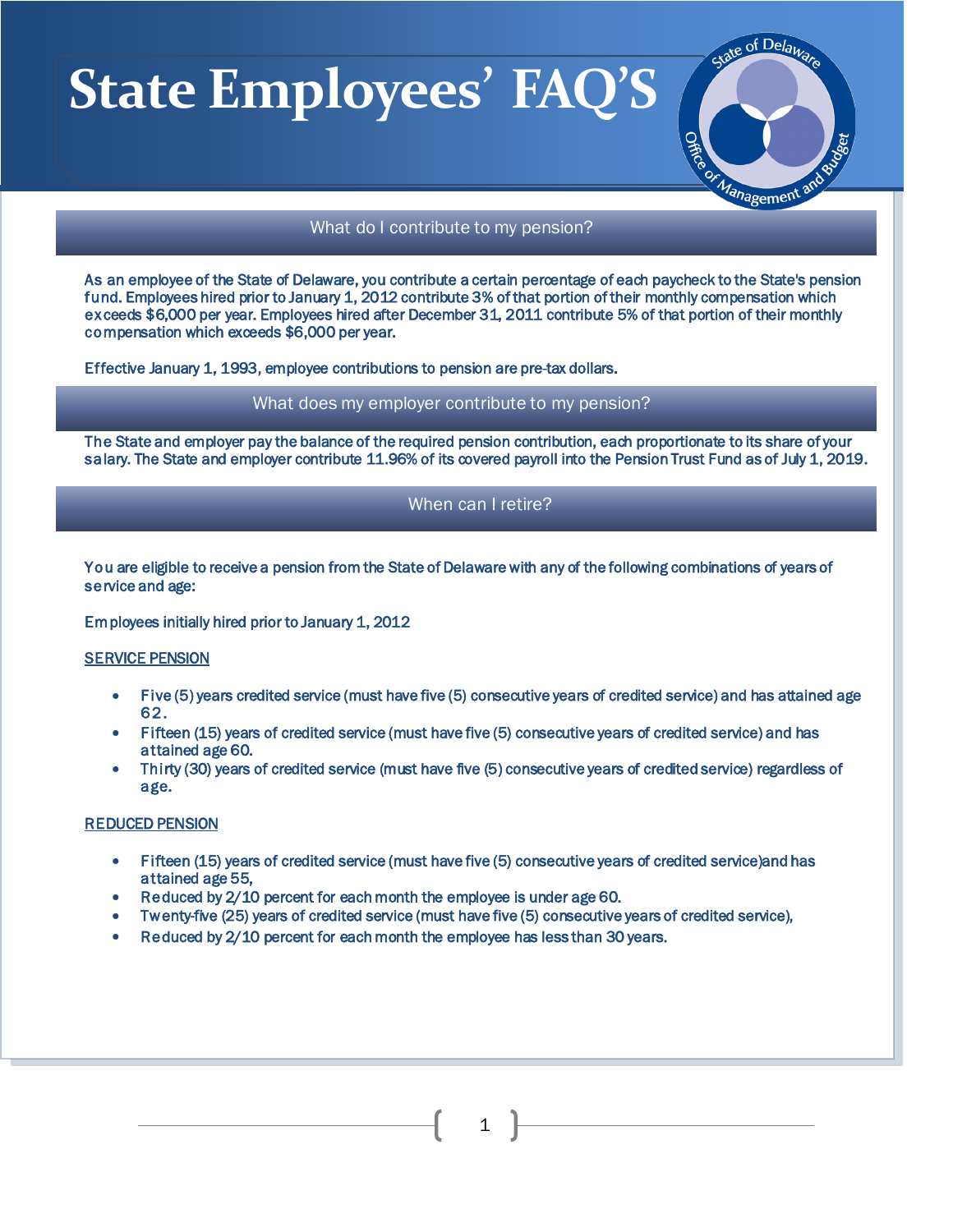

### SURVIVOR PENSION

Ī

- Upon the death of an active employee who has five (5) consecutive years of credited service, a monthly survivor's pension shall be payable to a survivor(s) equal to 75% of the service pension the employee would have been eligible to receive.
- At retirement, a member has the option of providing a 75% survivor's pension by electing a 3% reduction in his/her own pension. This election is irrevocable and must be made prior to the issuance of the first pension check.
- If vested, a survivor's pension is payable based on the future effective date that the pensioner would have been eligible to collect and 50% of the amount the vested employee would have been eligible to receive.
- An eligible survivor in order of priority as established by law:
- Spouse (legally married)
- Dependent child(ren)
- Dependent parent(s)
- Priority may be changed by filing a notarized Survivor Order of Priority (SOP-1) form

#### VESTED PENSION

- Five (5) consecutive years of credited service and has attained age 62 or,
- Twenty (20) years of credited service, which includes service prior to July 1, 1976 (must have five (5) consecutive years of credited service), and has attained age 60.

#### DISABILITY PENSION

- Five (5) years of credited service (must have five (5) consecutive years of credited service) and develops a physical or mental disability which prevents the employee from performing the duties of the employee's position.
- Any disability pensioner who has not attained age 60 shall annually report the total earnings from any gainful occupation.

Employees initially hired after December 31, 2011

### SERVICE PENSION

- Ten (10) years credited service (must have five (5) consecutive years of credited service) and has attained age 65.
- Twenty (20) years of credited service (must have five (5) consecutive years of credited service) and has attained age 60.
- Thirty (30) years of credited service (must have five (5) consecutive years of credited service) regardless of age.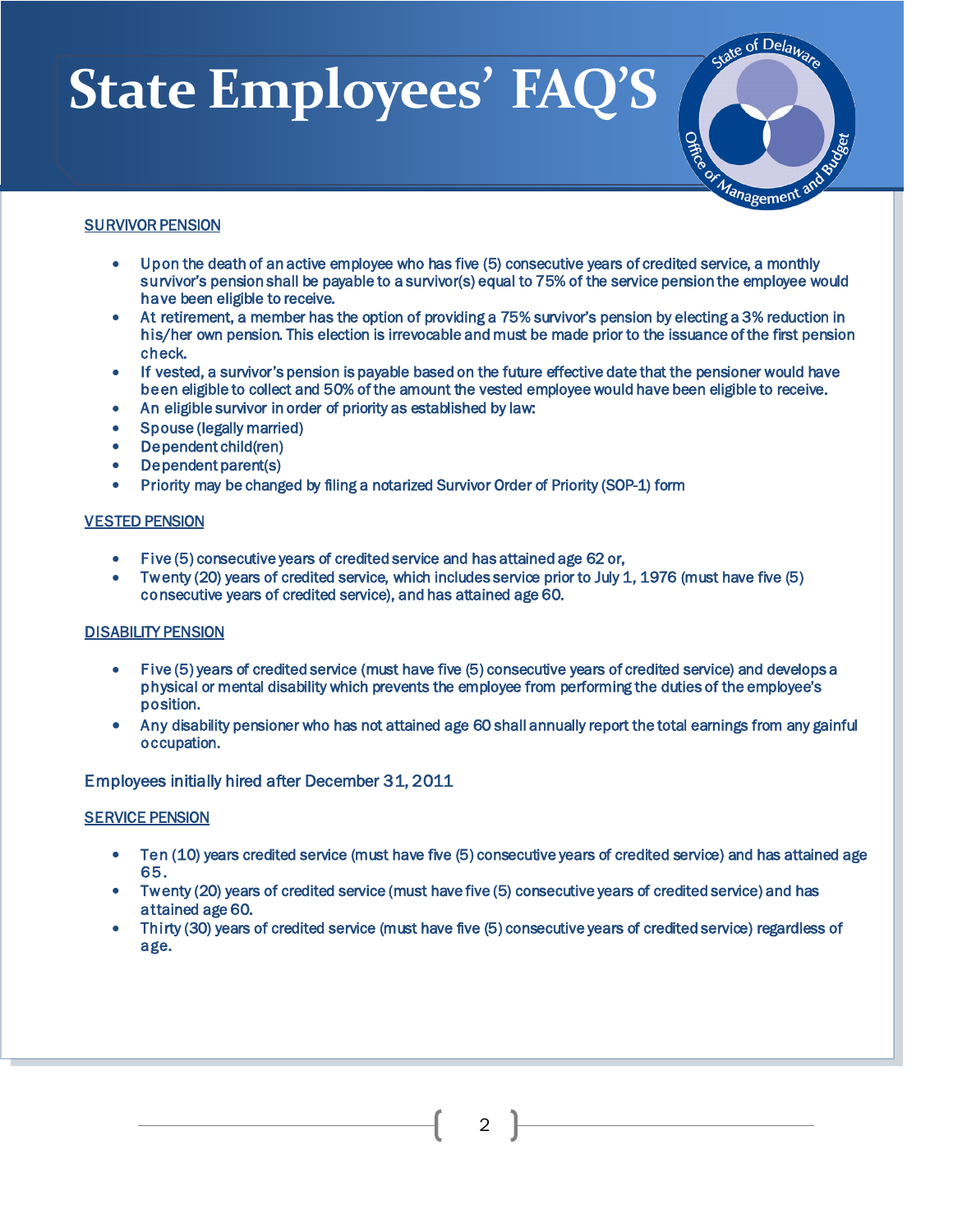

### REDUCED PENSION

Ī

- Fifteen (15) years of credited service (must have five (5) consecutive years of credited service) and has attained age 55
- Reduced by 4/10 percent for each month the employee is under age 60.
- Twenty-five (25) years of credited service (must have five (5) consecutive years of credited service)
- Reduced by 4/10 percent for each month the employee has less than 30 years.

### SURVIVOR PENSION

- Upon the death of an active employee who has five (5) consecutive years of credited service, a monthly survivor's pension shall be payable to a survivor(s) equal to 75% of the service pension the employee would have been eligible to receive.
- At retirement, a member has the option of providing a 75% survivor's pension by electing a 3% reduction in his/her own pension. This election is irrevocable and must be made prior to the issuance of the first pension check.
- If vested, a survivor's pension is payable based on the future effective date that the pensioner would have been eligible to collect and 50% of the amount the vested employee would have been eligible to receive.
	- An eligible survivor in order of priority as established by law:
		- o Spouse (legally married)
		- o Dependent child(ren)
		- o Dependent parent(s)

### VESTED PENSION

í

l

• Ten (10) years credited service (must have five (5) consecutive years of credited service) and has attained age 65.

## Will I get pension credit for a medical leave of absence?

You may purchase credit for an approved medical leave. For this credit, you must pay an amount which will be determined by the Office of Pensions at the time you retire. Any credited service purchased for medical leave cannot be used to determine eligibility for a pension.

## Can I buy credit for personal leave?

Yes, an approved personal leave buy-in is subject to the same conditions as medical leaves described above.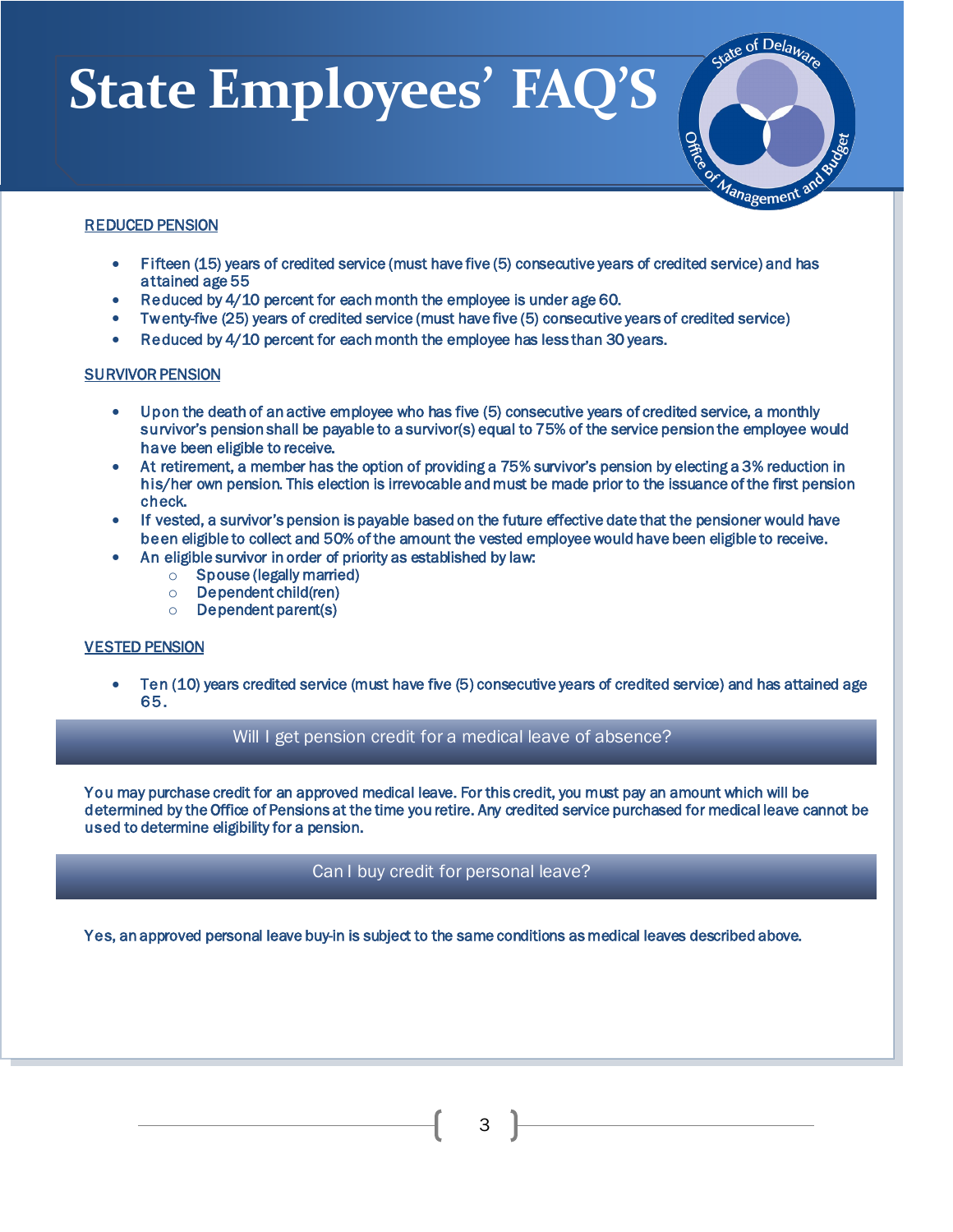

### Can I use accrued sick leave toward my pension?

Yes, one (1) month of credited service can be purchased for each twenty-one (21) days of accrued sick leave beyond ninety (90) days or the balance for which the employee received payment for up to twelve (12) months.

 If I leave State employment, withdraw my contributions, and subsequently return to State employment, can I have my previous pension credit restored?

Yes, but you must repay the contributions and interest withdrawn, plus applicable penalty interest, and, if not vested, you must work for five (5) consecutive years in a pension creditable position.

## Am I required to retire at a certain age?

#### No. There is no mandatory retirement age.

l

í

I

i

֚֚֡

Ξ

### Do I get credit toward a State pension for my military service time?

If you were hired before July 1, 1976, you may receive service credit for up to five (5) years, for full-time active duty in the Armed Forces of the United States. However, you must have become an employee within five (5) years after completion of your tour of duty or within five (5) years after completion of a course of professional or vocational training (if such course was begun within five (5) years of completion of your tour of duty). The course of professional or vocational training is defined as one leading to a certificate, diploma or degree and offered by a public or private nonprofit or proprietary institution approved by the Department of Education. You must have enrolled on a continuous, fulltime basis and completed the course of instruction.

If you are called into active service or volunteer for active service in the Armed Forces or the National Guard of the State while you are an active member within the plan and you return to your covered employment with the State within ninety (90) days of the discharge, you will receive full creditable service for such full-time continuous active military service.

If you do not qualify for the above, you may purchase up to five (5) years of credit for full-time active duty in the Armed Forces by paying into the plan an amount equal to the actuarial value of the credits purchased as determined by the Board of Pension Trustees. The credits so purchased cannot be used to determine eligibility for a pension; however, it will be used in the calculation of the benefit.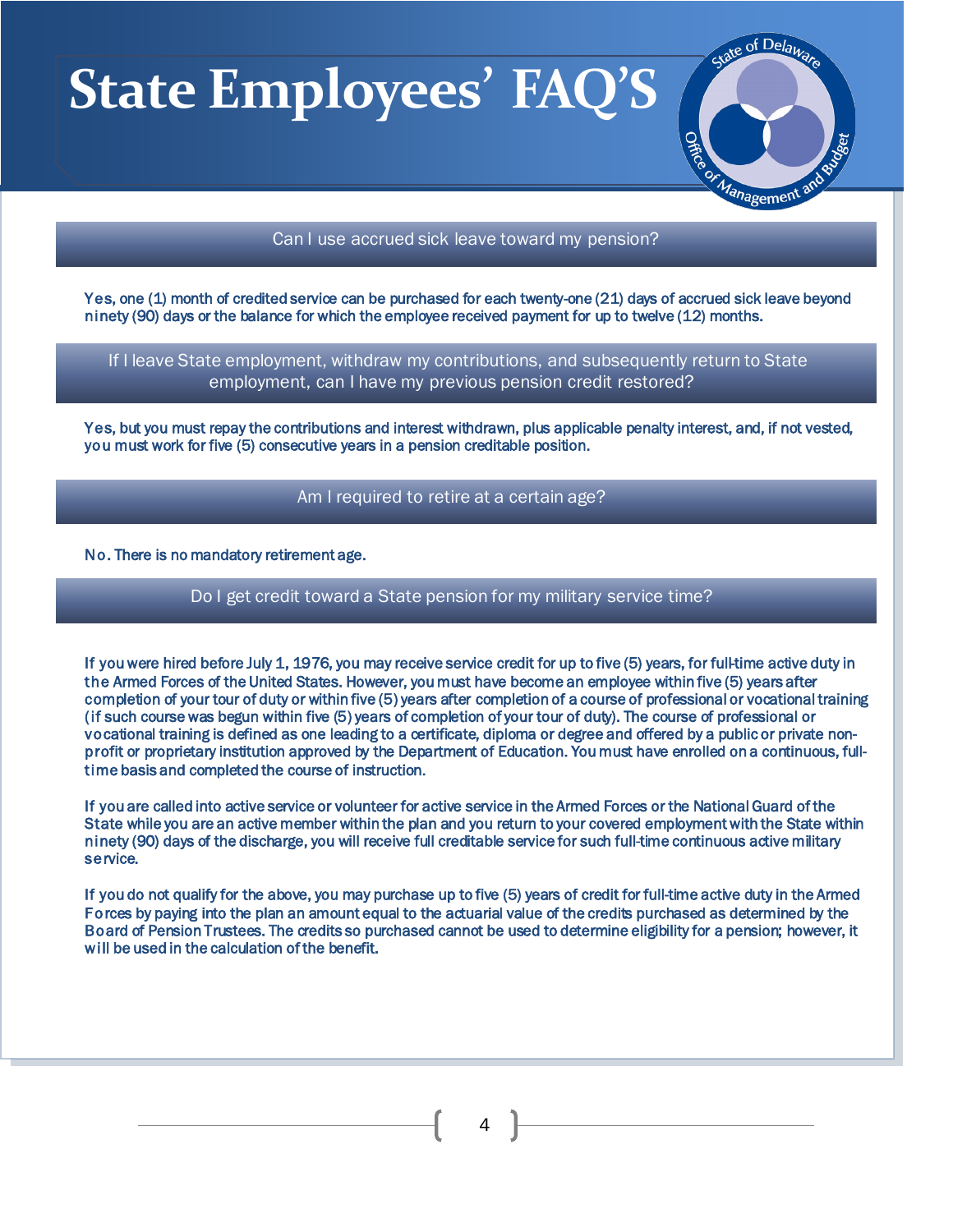Ī

I

i

j



## How will a break in service affect my creditable service?

If you have less than five (5) years of creditable service with the State when the break in service occurs, you may have this service restored if:

- You again become an employee within four (4) months after you leave State employment.
- Your discontinuance of employment is due to an absence as a result of military service, disability, or approved leave.
- You again become an employee within two (2) years after you are involuntarily terminated from State employment.
- You again become an employee and subsequently accrue at least five (5) consecutive years of credited service provided you repay any contributions you have withdrawn plus interest and any applicable penalty interest.

## Will I receive pension credit while out on Workers' Compensation?

Yes, once the carrier has approved your claim, you are entitled to receive three (3) months of supplemental pay without charging your leave. An exception is an employee injured while performing hazardous duty and they receive twelve (12) months of supplemental pay without charging your leave. At the end of the supplemental pay, available leave can be used. Upon exhausting available leave, you will be put on a Leave of Absence without Pay due to Workers' Compensation. If you have at least five (5) consecutive years of credited service and did not elect the Disability Insurance Program, you may also apply for a disability pension. No creditable service will accrue during this leave period; however, it may be purchased at retirement for computation purposes.

# If I leave State service, can I get back the contributions paid into the pension systems that were deducted from my salary?

Yes. You must contact your Human Resources Office and ask them to send you the appropriate form or print the Application for Withdrawal of Benefits form from our website. Payment may not be made until three (3) months following your final pay. The State is required by Federal Law to withhold 20% of the taxable portion of your refund that is eligible for rollover distribution, unless you choose to have that portion of the refund subject to withholding made payable directly to your IRA or to another employer plan that accepts rollovers. In addition, any refund issued prior to your obtaining age 59 1/2 years will be subject to a 10% penalty for early withdrawal by the IRS.

When I am retired, am I guaranteed regular post-retirement pension increases?

There is no statutory requirement for increases. Increases are granted upon legislative approval.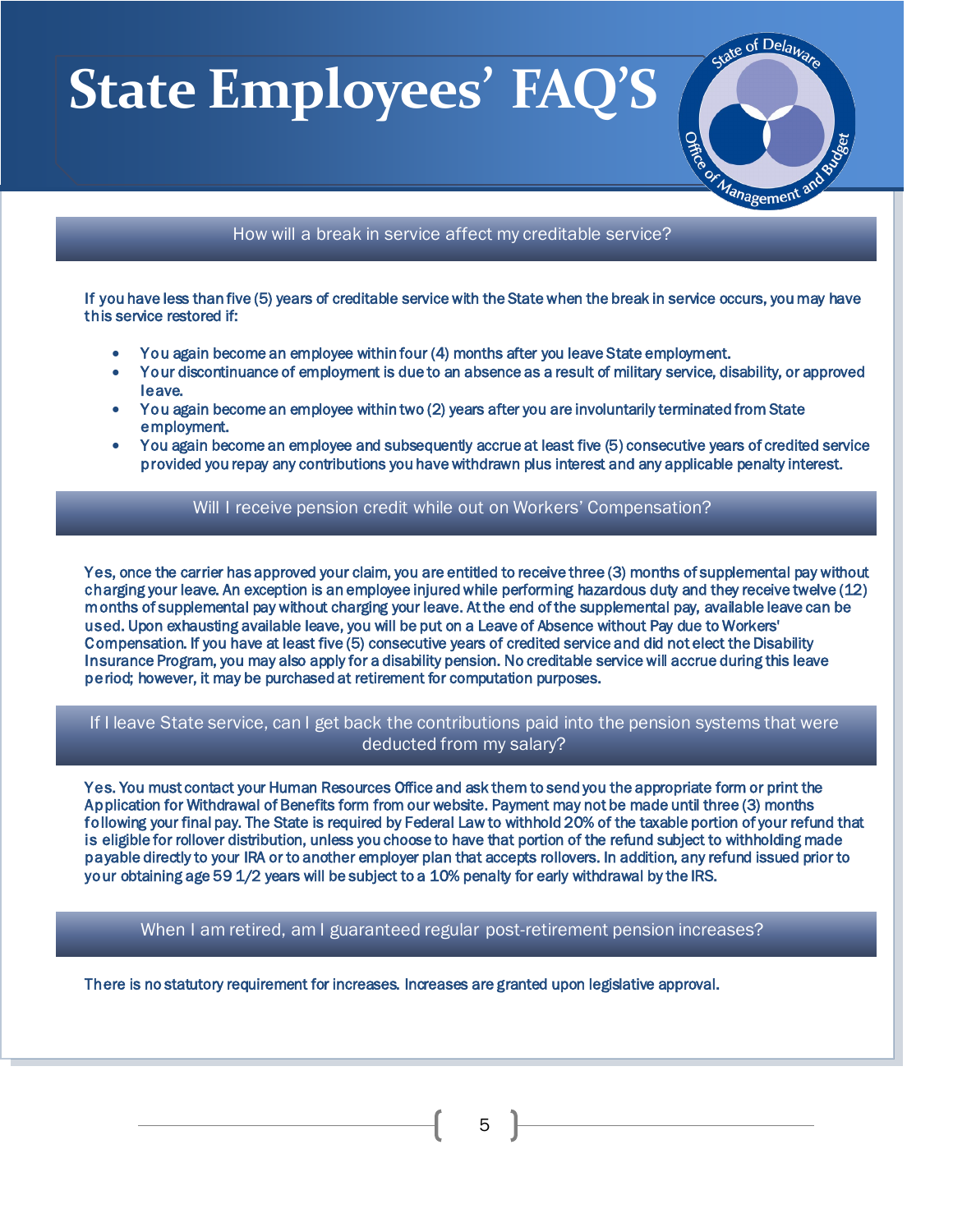

## Is there a pension for my surviving spouse?

If you die while actively employed and have accrued five (5) consecutive years of credited service, not counting any claimed or purchased time other than that which was purchased for sabbatical leave and military service (interrupting employment), your eligible survivor(s) will be paid a survivor's pension beginning the month following your date of death.

Your eligible survivor(s) will receive 75% of the member's current benefit. This is based on the assumption that the deceased member would have elected a 3% reduction from their benefit to provide their survivor with a 75% survivor benefit.

If you die while receiving a service or disability pension, the pension payable to your eligible survivor(s), beginning the month following your date of death, will be equal to 50% or 75% of the pension you were receiving at the time of your death depending on the Joint Survivor Beneficiary election made at retirement.

## How are survivors prioritized by the Pension Plan?

The following priority of survivors is used unless you change the priority by filing a notarized Priority of Eligibility Survivors form. This form can be obtained from our website.

#### Widow or widower

Ī

I

i

i

Unmarried child or children, either under age 18 or between age 18 and 22 and attending school on a full-time basis, or over age 18 but permanently disabled before age 18.

Dependent parent(s) who was receiving one-half of his or her support from you at the time of your death.

If there is no eligible survivor(s), your beneficiary(ies), as named on the latest Contributory Designation/Change of Beneficiary form, will be paid a lump sum equal to the excess, if any, of your accumulated contributions with interest less all pension payments made, including survivor's benefits. If there is no designated beneficiary(ies), the sum will be paid to your estate.

### How does Medicare Work?

Anyone who is eligible for Social Security is eligible for Medicare.